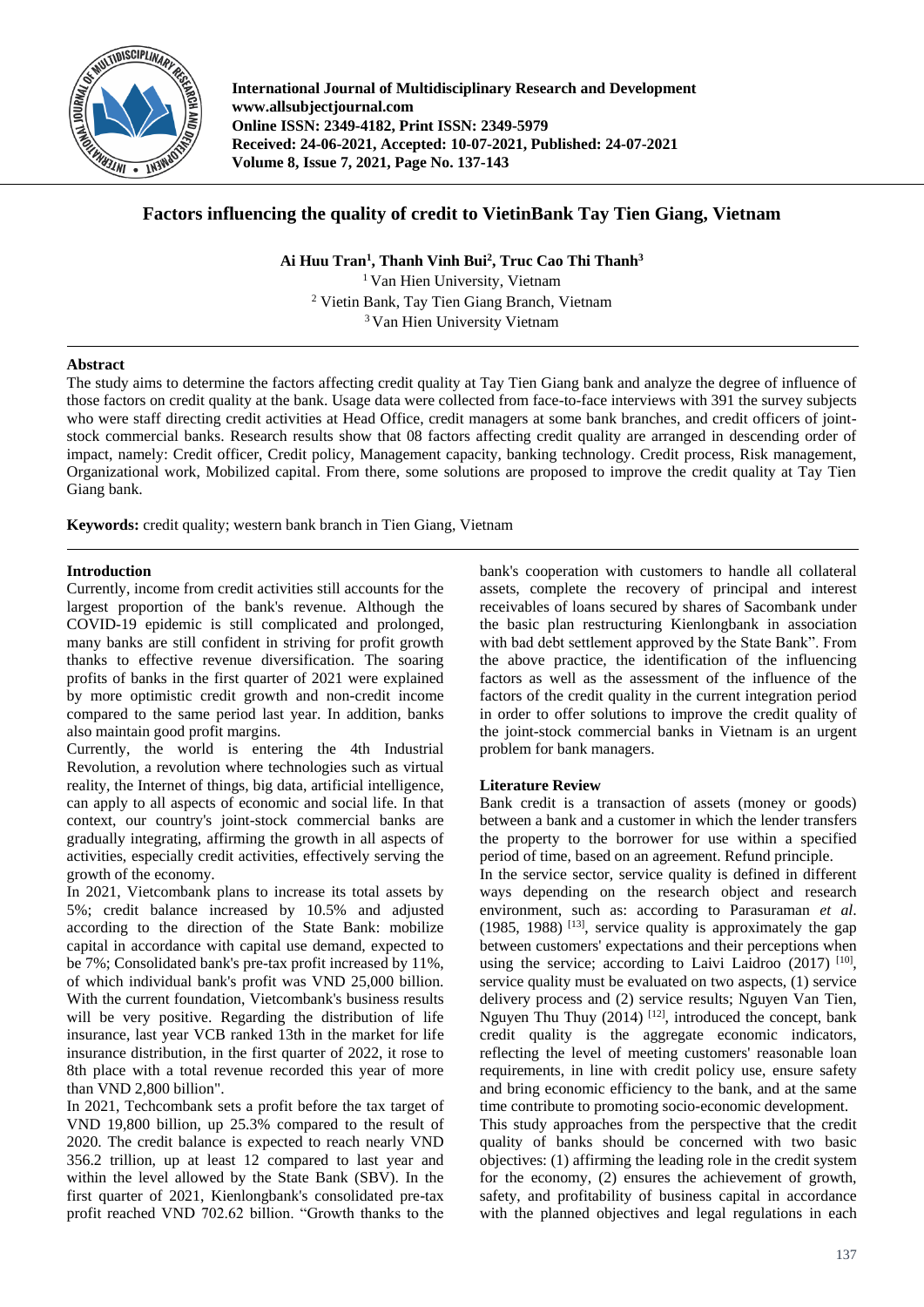## period.

Overview of factors affecting credit quality in previous studies shows that there are many factors affecting the credit quality of banks, however, within the scope of this study, the author focuses on factors belonging to banks inside the bank, from the perspective of bank managers to evaluate. In addition, the author proposes the element of "strictly controlling credit for potentially risky fields such as real estate, securities", etc., strengthening risk management of consumer credit, credit applied to customers, groups of customers with large outstanding loans, ensuring appropriate growth, striving to achieve a bad debt ratio of less than 2.

In fact, after adverse shocks, for economies in which the banking sector is well-capitalized, bank lending declines less. Prove that bank capital has the ability to absorb shocks of the economy. At the same time, the moral hazard problem is alleviated when banks are highly capitalized (Faiçal Belaid, 2014)<sup>[6]</sup>. Ahmed  $(2015)$ <sup>[2]</sup>, when studying the banking system crisis in developed and developing countries in the period 1980-1994, found that: banking crisis disrupted credit flows for households and businesses, reducing investment and consumption and driving businesses into bankruptcy. Because the activities of the bank have a significant influence on the economy, regulations on banking activities must be strict and must be included in the regulation of banking supervision (Al-Haj,  $2004)$ <sup>[1]</sup>.

### **Hypotheses and Research Models Research Hypothesis**

 **Credit policy:** to implement the credit strategy The Board of Management sets forth policies that are the basis for the formation of the credit process with detailed professional instructions and specific steps in the credit granting process use. Credit policy also stipulates loan limits for customers, debt classification, provisioning. The policy must outline for the credit officer the operational direction and a clear frame of reference to serve as a basis for considering loan needs.

Hypothesis H1, the higher the credit policy, the better the lending activity and vice versa. In other words, credit policy and credit quality have a positive relationship;

 **Management capacity:** Credit organization and administration are always the most important tool for bank leaders to conduct governance in accordance with the credit strategy and policy as planned determined. The general principle to build an effective organizational structure is to separate the strategic planning function of the Board of Directors, the function of organizing and operating the Board of Directors, and the function of monitoring and controlling of the Board of Director's control.

knowledge and experience positively affects credit quality. Strict and scientific internal control and inspection process, internal control inspection activities are carried out regularly, positively impacting credit quality.

 Banking technology: The financial - banking sector is an industry with a high level of information technology application. The modern information technology system will meet the requirements of accuracy, the transaction volume of customers, search for customer information, help the bank make decisions and process loans, etc. With the equipment Modern machinery, technical means, and information technology will facilitate the simplification of procedures, shorten transaction time, collect information faster and more accurately, and save costs. Hypothesis H3, modern technological equipment, safe and reliable banking, credit assessment software has a positive impact on credit quality. The bank's information sources are diversified, with high accuracy, positively affecting credit quality;

**Credit Risk management:** Credit risk management is the process by which banks plan, organize, implement, and supervise all credit-granting activities in order to maximize profit bank with an acceptable level of risk. Credit risk is the possibility that a customer will not meet his or her repayment obligations under agreed terms. Credit risk has many causes, but in general, the main reason is the implementation of the credit management process of commercial banks. Hypothesis H4, clear and detailed credit regulations and processes and compliance by credit officers have a positive impact on credit quality.

 Credit officer Human resources are central to all business activities of commercial banks, especially credit activities. The banking system is increasingly modern, credit operations are increasingly complex, requiring qualified personnel, capacity, thinking ability, sensitivity and professional ethics, and these are the decisive factors to the success of the banking system. Efficiency improvement of credit quality

Hypothesis H5, the higher the credit officer is rated, the better the lending activity. In other words, the composition of credit officers and lending activities are positively related;

**Mobilized capital:** This is the largest source of capital in the bank. It is the monetary value that the bank mobilizes economic organizations and individuals in society through the process of performing deposit operations and other operations and is used as capital for business. The nature of mobilized capital is assets belonging to different owners, the bank only has the right to use it without ownership and has the responsibility to repay both principal and interest on time when due (if it is a term deposit) or when the customer needs to withdraw capital (if it is a demand deposit). Mobilized capital plays an important role in the Bank's business activities. Hypothesis H6, mobilized capital is stable, reasonable, and suitable for credit plan;

Hypothesis H2, the bank's management personnel with good

## **Research Models**

|  |  | <b>Table 1:</b> Summary of the scales of researchers used |
|--|--|-----------------------------------------------------------|
|--|--|-----------------------------------------------------------|

| <b>Credit policy</b> | A.Burak Guner (2007) <sup>[5]</sup> , Faiçal Belaid (2014) <sup>[6]</sup> , Laivi Laidroo, Kadri Mannasoo (2017) <sup>[10]</sup> |
|----------------------|----------------------------------------------------------------------------------------------------------------------------------|
| Management capacity  | Faical Belaid $(2014)$ <sup>[6]</sup> ,                                                                                          |
| Banking technology   | Nguyễn Văn Tuấn (2015); Kadri Mannasoo (2017) <sup>[10]</sup>                                                                    |
| Risk management      | Nguyễn Văn Tuấn (2015); Kadri Mannasoo (2017) <sup>[10]</sup>                                                                    |
| Organizational work  | Nguyễn Văn Thanh (2015); Kadri Mannasoo (2017) <sup>[10]</sup>                                                                   |
| Credit officer       | Nguyễn Văn Thanh (2015); Kadri Mannasoo (2017) <sup>[10]</sup>                                                                   |
| Mobilized capital.   | Nguyễn Văn Thanh (2015)); Kadri Mannasoo (2017) <sup>[10]</sup>                                                                  |

(**Source:** Compiled by the author)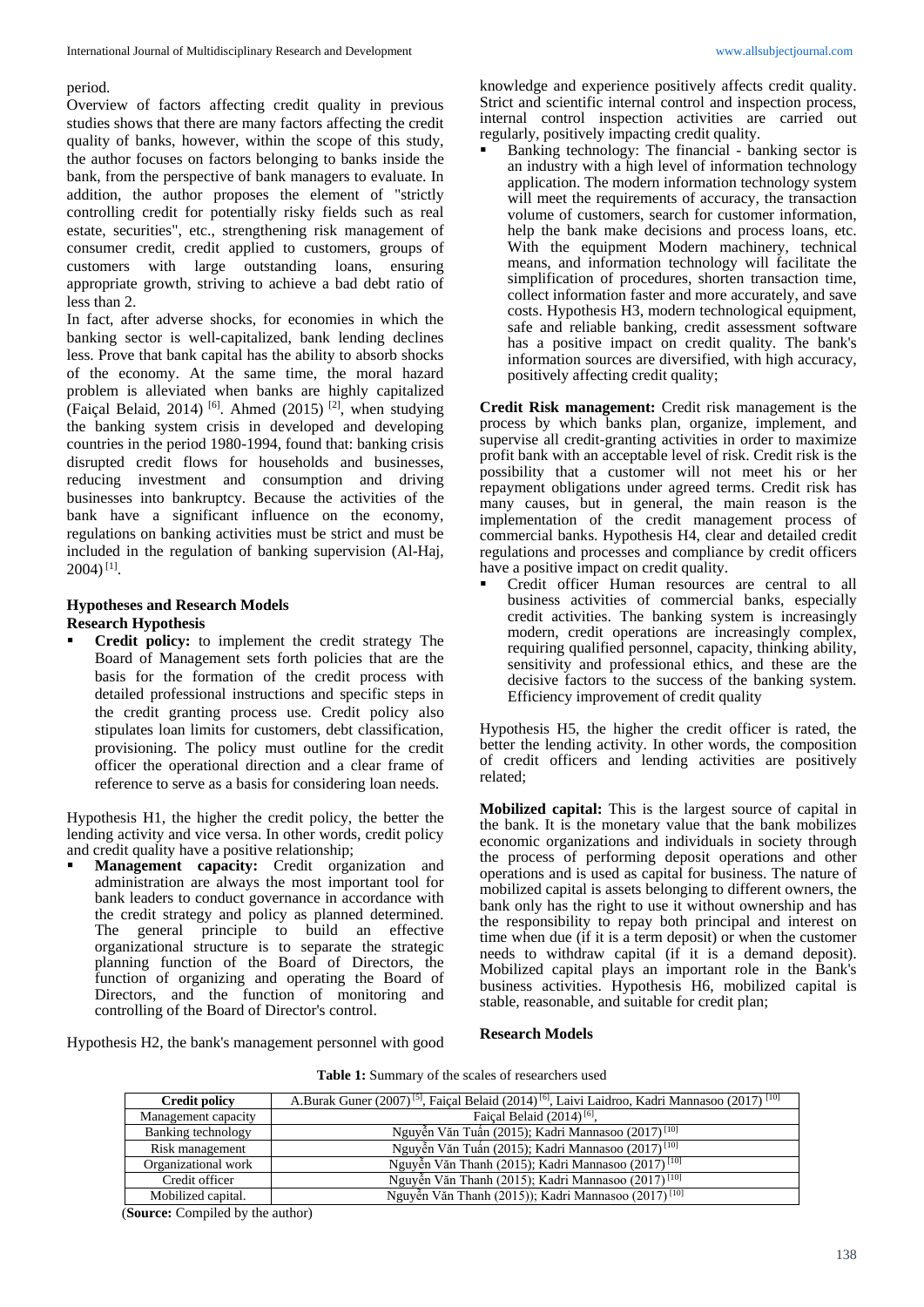

**Fig 1:** Research Model

## **Research Methodology**

**Mobilized capital (MC)**

This study was conducted through two main phases: (1)

Qualitative research to identify, adjust and supplement the scales affecting the credit quality of banks, (2) Formal research to collect, analyze survey data, test scales, hypotheses, and research models.

Through previous studies, the author explores the factors affecting the credit quality of banks. Qualitative research was conducted with 10 leaders at 10 active banks, to find the concordance of observed variables and find new observed variables.

The author conducts a survey to test the concordance of the variables with the number of votes issued is 50 votes. Survey participants are managers, credit officers of jointstock commercial banks in Vietnam. Survey forms are sent, directly or via email to staff working in branches of Vietnamese commercial banks.

| Table 2: Statistics of characteristics of credit officers participating in the survey |  |  |
|---------------------------------------------------------------------------------------|--|--|
|---------------------------------------------------------------------------------------|--|--|

| Group                            | <b>Number</b>          | Valid % |
|----------------------------------|------------------------|---------|
|                                  | 1. Ages                |         |
| $<$ 30 ages                      | 42                     | 10.74   |
| $>30-<40$ ages                   | 179                    | 45.78   |
| $>$ 41 - <50 ages                | 124                    | 31.71   |
| $\overline{>}50$ ages            | 46                     | 11.76   |
| Total                            | 391                    | 100     |
|                                  | 2. Sexual              |         |
| Male                             | 289                    | 73.91   |
| Femal                            | 102                    | Total   |
| Total                            | 391                    | 100     |
|                                  | 3. Years of experience |         |
| $<$ 5 years                      | 40                     | 10.23   |
| $\overline{>5}$ - <10 years      | 176                    | 45.01   |
| $> 11 - < 20$ years              | 129                    | 32.99   |
| $>$ 20 years                     | 46                     | 11.76   |
| Total                            | 391                    | 100     |
|                                  | 4. Working position    |         |
| Directing at Headquarters        | 68                     | 17.39   |
| $\overline{On}$ -site management | 108                    | 27.62   |
| Directly manage customers        | 215                    | 54.99   |
| Total                            | 391                    | 100     |
|                                  | 5. Education level     |         |
| University                       | 217                    | 55.50   |
| Postgraduate                     | 174                    | 44.50   |
| Total                            | 391                    | 100     |

## **Data Analysis Method**

The author distributed 400 questionnaires to the survey subjects who were staff directing credit activities at Head Office, credit managers at some bank branches and credit officers of joint stock commercial banks. The number of valid receipts was 391. Valid receipts were coded and entered into SPSS software to perform analysis steps.

Scale: The scales used in this topic are synthesized from the measurement scales that many foreign authors have used in many countries for the banking industry. However, these scales have also been adjusted through qualitative research (group discussion) in Ho Chi Minh City. HCM aims to find the most suitable scales for the banking industry in Vietnam.

**Table 3:** Cronbach's Alpha test results before EFA analysis

| N <sub>0</sub> | <b>Scales</b>       | Number of observed variables | <b>Cronbach's Alpha</b> | <b>Cronbach's Alpha if Item Deleted</b> |
|----------------|---------------------|------------------------------|-------------------------|-----------------------------------------|
|                | Credit policy       |                              | 0.882                   | 0.553                                   |
| ◠              | Management capacity |                              | 0.894                   | 0.646                                   |
| $\sim$         | Banking technology  |                              | 0.845                   | 0.556                                   |
|                | Risk management     |                              | 0.817                   | 0.533                                   |
|                | Organizational work |                              | 0.845                   | 0.512                                   |
| 6              | Credit officer      |                              | 0.832                   | 0.542                                   |
|                | Mobilized capital   |                              | 0.883                   | 0.526                                   |
| 8              | Bank credit quality |                              | 0.683                   | 0.406                                   |

(**Source:** Author's compilation)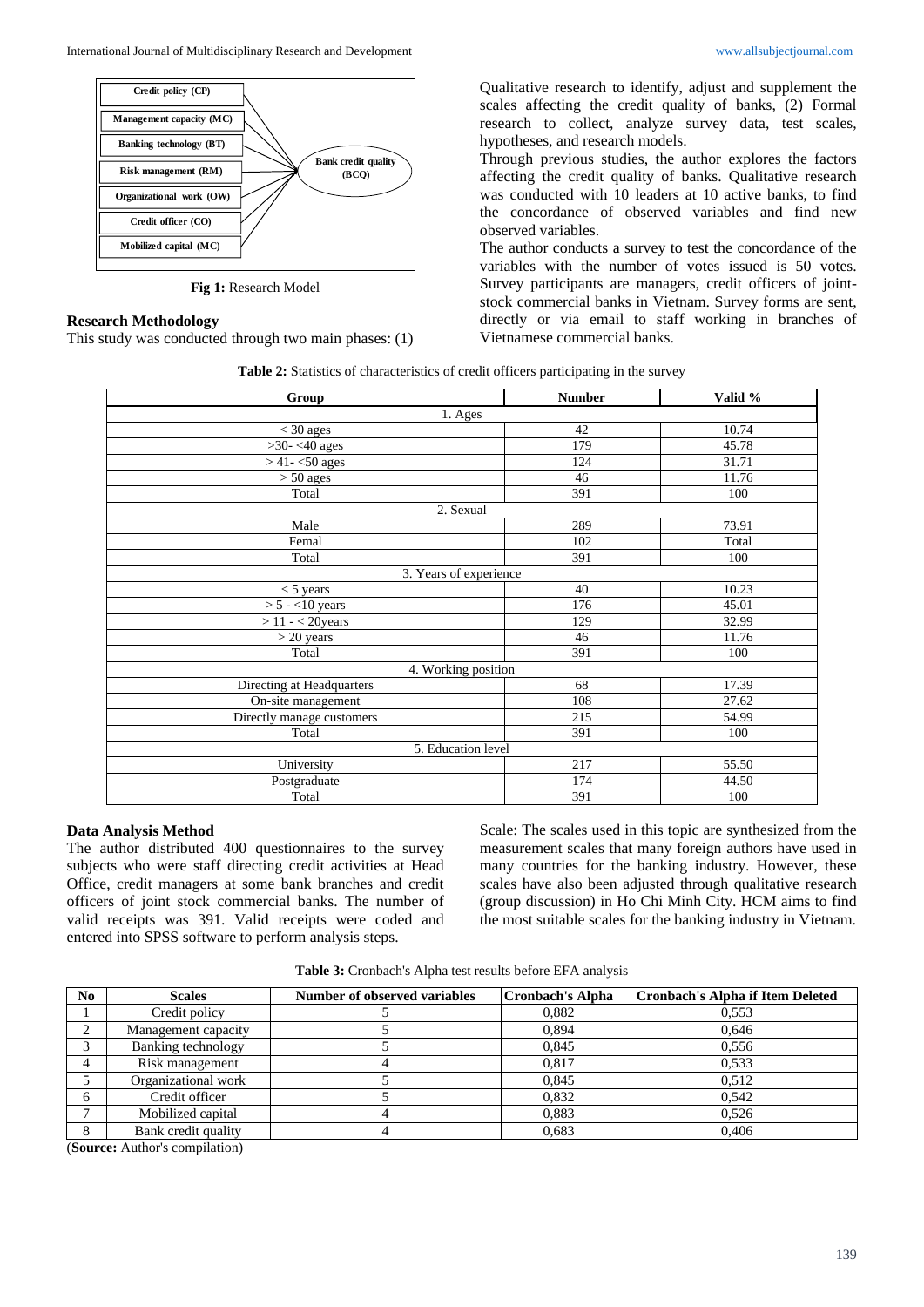- **Evaluation of the scale:** First, the scales will be preliminarily evaluated through two methods: Cronbach's Alpha reliability coefficient and exploratory factor analysis (EFA). Next, the scales were tested by confirmatory factor analysis (CFA).
- **Theoretical model testing:** Along with confirmatory factor analysis (CFA), model testing is done through AMOS 23 linear structure analysis software.

In the multiple regression model, we have the additional hypothesis that the independent variables are not completely correlated with each other. Thus, when estimating the multiple regression model, this assumption must be tested by testing the phenomenon of multicollinearity. We use the VIF index, called the Variance Inflation Factor. Usually, if the VIF of a certain variable is  $> 2$ , then this variable has almost no explanatory value for the variable Y in the model (Hair & *et al.*, 2006)<sup>[7]</sup>. If the VIF of any variable < 2, it is assumed that multicollinearity does not occur. Actually, if  $VIF > 2$ , we must be cautious in interpreting regression weights (Nguyen Dinh Tho, 2011, p 497).

#### **Result**

The analysis results of Cronbach's Alpha reliability coefficient of the scale are  $0.835 > 0.7$ . At the same time, all 6 observed variables have total correlation  $> 0.3$ . Thus, the

scale factor of information security and transactions meets reliability.

Synthesized EFA shows 33 observed variables in 7 factors affecting bank credit quality. Through EFA analysis, 7 factors are retained with 33 observed variables. Results of EFA 7 factors affecting bank credit quality. With the KMO coefficient  $= 0.833$ , EFA is in agreement with the data, and the Bartlett Chi-square test is 7,149,151, the significance level  $p = 0.000$ . Thus, the observed variables are correlated with each other on the overall scale. The extracted variance 73.380 shows that the factors derive from 73.380% of the explanatory variance of the data, the eigenvalues in the system are equal to 1.181.

#### **Confirmatory Factor Analysis (CFA)**

The linear structural analysis shows that the chi-squared statistic of the model is 328.505 with 184 degrees of freedom and a value of  $P = 0000$ . The relative degrees of freedom of chi-square in Cmin/def is  $1.785$  (<3). Other indicators give the following results:  $TLI = 0.941(> 0.9)$ , GFI =  $0.908$  ( $> 0.9$ ), CFI =  $0.953$  ( $> 0.9$ ) and RMSEA = 0.052 (< 0.08). Therefore, this model is suitable for the collected data. This also allows us to draw individual statements about the direction of the observed variables. For the convergence of values, the normalized weights of the scales are  $> 0.5$  with a statistical significance of  $P < 0.05$ , so the scale achieves a convergent value.



**Fig 2:** Model structure after final calibration in CFA

#### **Structural Equation Modeling Results**

This table shows the results of the fittest for both the structure-immediate behavior of taxpayers and tax fraud. The structural model here results in two data sets. The appropriate model index, Chi-square (X2), was used in this

study to examine the relationship between the variables in the model (Hair *et al*., 2006) [7] . The AMOS output presented in tab 3 shows that the models are well equipped with data, therefore, the proposed model is appropriate in explaining the relationship between variables.

**Table 4:** SEM analysis results of the model

|                 |          |     |                  | Goodness of fit measures - X2/df |              |            |      |     |      |      |
|-----------------|----------|-----|------------------|----------------------------------|--------------|------------|------|-----|------|------|
| Model           | v٥<br>Λ4 | Df  |                  | (CMIN/DF)                        | <b>RMSEA</b> | <b>NFI</b> | RFI  | IFI | m    | CFI  |
| Sample          | 523.396  | 242 | 0.0 <sub>1</sub> | 2.163                            | 063          | .891       | 946  |     | .923 | .938 |
| <b>Triteria</b> | P < 0.05 | >0  | -                | $2$ to $3$                       | &0.5         | .80        | > 90 | .90 | .90  | >90  |

(**Source:** Author's compilation)

Note:  $X2 =$  Chi-squared test, Df = Degrees of freedom, RMSEA = Root mean square error of approximation, NFI = Normative index of conformity, RFI = Relative index of fit, IFI = Incremental Fit Index, TLI = Tucker-Lewis Index, CFI = Comparative Fit Index.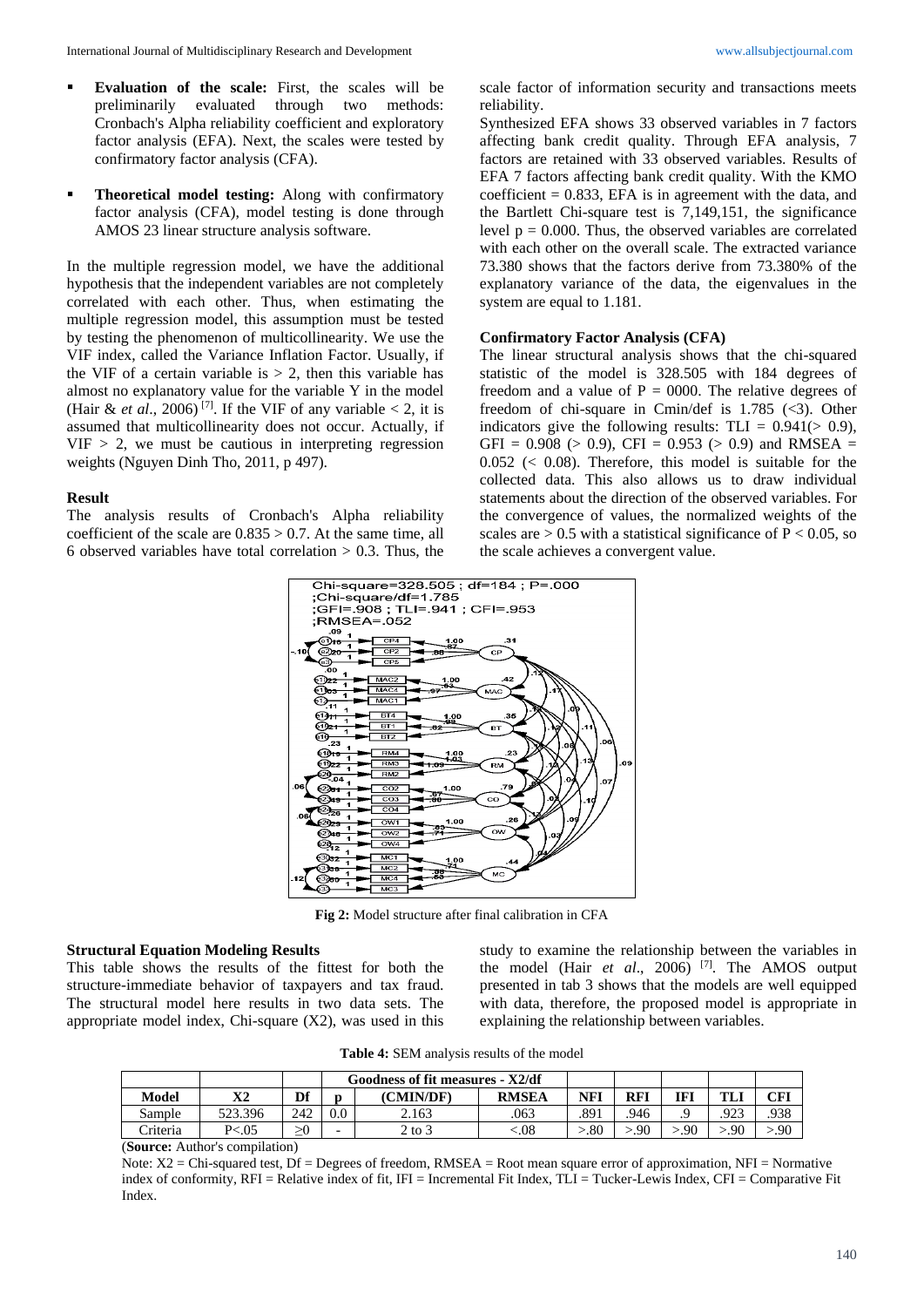

(**Source:** authors' own calculations in SPSS Amos 23.0)

**Fig 3:** The model structure after final calibration in SEM

Thus, this model achieves compatibility with already collected data. Factors include: (1) Credit policy,  $(ES =$ 0.147;  $P = 0.045$ ; (2) Management capacity, (ES = 0.520; P  $= 0.000$ , (3) Banking technology, (ES  $= 0.017$ ; P  $= 0.040$ ), (4) Organizational work,  $(ES = 0.303; P = 0.012)$ , (5) Credit officer,  $(ES = 0.077; P = 0.022)$ , (6) Mobilized capital,  $(ES)$  $= 0.027$ ; P = 0.033), (7) Risk management, (ES = 0.025; P = 0.019), all with  $P < 0.05$  and values normalized estimate.to use instant coffee

| Table 5: Results of estimating the causal relationship between the factors of bank credit quality |  |  |  |
|---------------------------------------------------------------------------------------------------|--|--|--|
|---------------------------------------------------------------------------------------------------|--|--|--|

|            | <b>Relationship</b> |             | <b>Estimate</b> | S.E. | C.R.  | D    | Label |
|------------|---------------------|-------------|-----------------|------|-------|------|-------|
| <b>BCO</b> | ----                | CP          | .147            | .078 | 1.843 | .045 | Yes   |
| <b>BCO</b> | <---                | <b>MAC</b>  | .520            | .065 | 7.925 | ***  | Yes   |
| <b>BCO</b> | <---                | ВT          | .017            | .093 | .305  | .040 | Yes   |
| <b>BCO</b> | <---                | <b>RM</b>   | .025            | .069 | 1.888 | .019 | Yes   |
| <b>BCO</b> | <---                | $_{\rm CO}$ | .077            | .077 | 2.290 | .022 | Yes   |
| <b>BCO</b> | <---                | OW          | .303            | .057 | 1.742 | .012 | Yes   |
| <b>BCO</b> | ⊂---                | МC          | .027            | .047 | .717  | .033 | Yes   |

The bootstrap method is usually used to test the model estimates, with the pattern repeatedly being  $N = 1000$ . The estimation results for 1000 samples averaged together with the deviations are presented in Tab. 4. CR has a very small absolute value, thus, it can be stated that the deviation is very low, while also being not statistically significant at the 95% confidence level. Thus, we can conclude that the model estimates can be trusted.

|            | <b>Parameter</b> |     | SЕ    | <b>SE-SE</b> | Mean     | <b>Bias</b> | <b>SE-Bias</b> | CR      |
|------------|------------------|-----|-------|--------------|----------|-------------|----------------|---------|
| <b>BCO</b> | <---             | CР  | 0.12  | 0.003        | 0.154    | 0.007       | 0.004          | 0.57    |
| <b>BCO</b> | ----             | MAC | 0.092 | 0.002        | 0.512    | $-0.008$    | 0.003          | $-0.38$ |
| <b>BCO</b> | ⊂---             | BT  | 0.107 | 0.002        | 0.036    | 0.018       | 0.003          | 0.17    |
| <b>BCO</b> |                  | RM  | 0.118 | 0.003        | $-0.008$ | $-0.013$    | 0.004          | $-0.31$ |
| <b>BCO</b> | ⊂---             | CO  | 0.045 | 0.001        | 0.074    | $-0.003$    | 0.001          | $-0.33$ |
| <b>BCO</b> | <---             | OW  | 0.195 | 0.004        | 0.333    | 0.029       | 0.006          | 0.21    |
| <b>BCO</b> | ⊂---             | МC  | 0.059 | 0.001        | 0.026    | $-0.001$    | 0.002          | $-2.00$ |

**Table 6:** Results estimated by means of bootstrap,  $N = 1000$ 

(Source: authors' own calculations)

# **Conclusion**

## **Discussion of the Obtained Results Organizational work**

According to the survey results at commercial banks, the

organizational factor has the most positive influence on the credit quality of banks with standardized beta coefficient (β  $= 0.657$ ), the level of statistical significance of 95% (Sig  $=$ 0.000).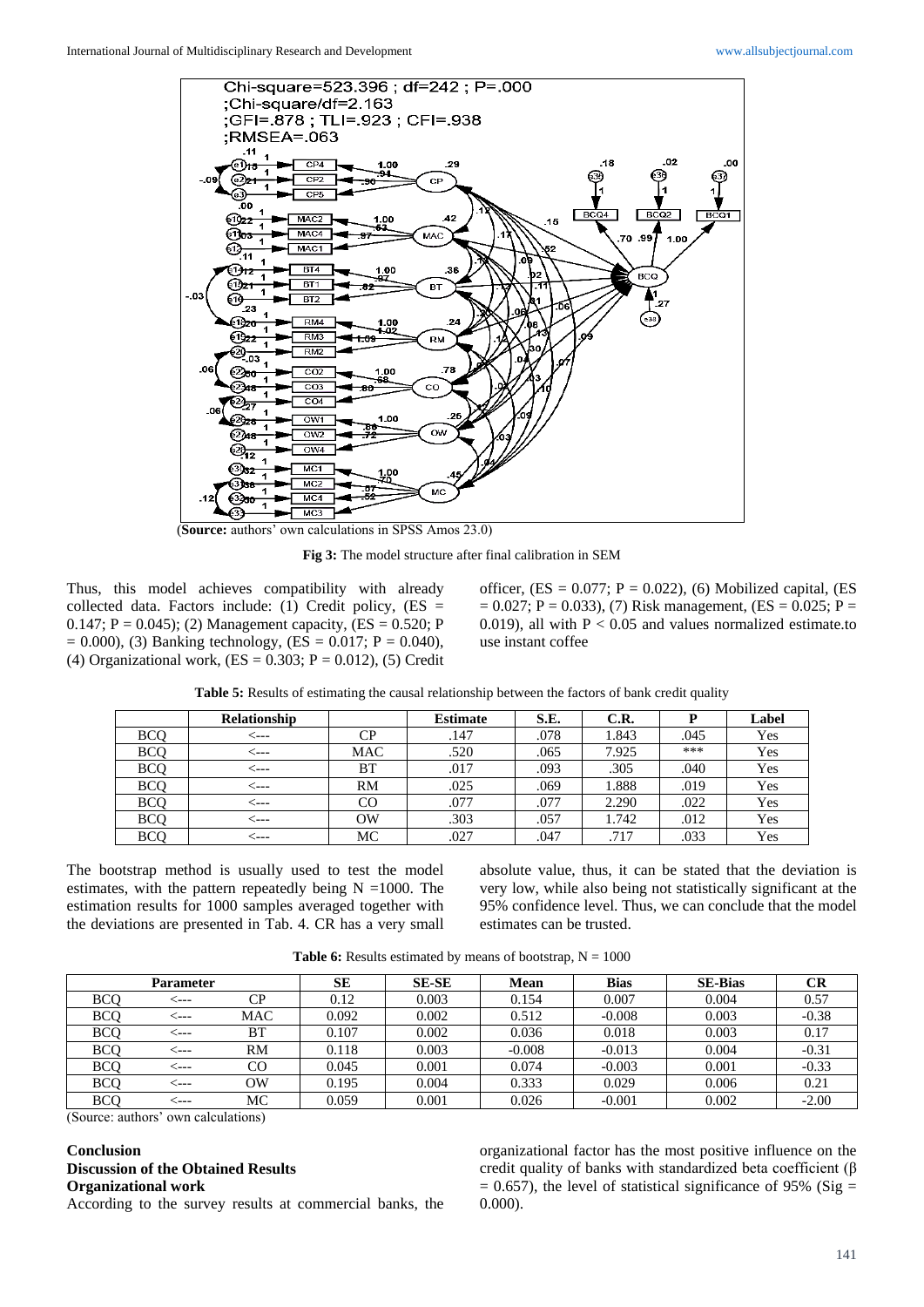Banks have fully issued internal documents guiding credit activities. Accordingly, credit granting activities is carried out according to a strictly built credit management, with connection, inheritance and content of mutual control between steps. Banks have separated the work between business executives, loan, appraisal special asset appraisal and approval level, meeting the four eyes principle in internal control. The shift from a distributed credit appraisal and approval mechanism at branches to a centralized credit appraisal and approval mechanism at the Head Office also plays an important role in minimizing errors in credit decision making use. This is one of the outstanding advantages in credit management in banks. Most of the officers and employees make loans, according to the issued credit management. The control procedure is set to take effect.

Commercial banks have strongly adjusted the organizational model of Divisions/Centers and branches in the direction of the modern banking model. The reality at banks shows that banks are managing risk, according to two models: a centralized credit risk management model and a distributed credit risk management model, specifically: 80% of the surveyed banks are currently applying a centralized credit risk management model. With this model, there is an independent separation between 3 functions: business, risk management and operations. The separation between the three functions, aims to minimize credit risks that may arise, and at the same time maximize the capabilities of each credit officer position.

## **Credit Officer**

According to the survey results at commercial banks, risk management factor standardized beta coefficient  $(β =$ 0.556), statistically significant over 95% (Sig =  $0.002$ ) has the second strongest impact on bank credit quality.

The survey of credit officers at commercial banks showed that the human resource policies of the banks were elaborated, standardized the title system and personnel arrangement, developed a set of standards, assessed the performance of employees, implementation of an effective management system, the innovation of the salary and bonus system. In addition, employees are also entitled to salary and bonus according to job position, level of completion of assigned tasks, level of contribution to business results of the unit. In addition to developing an appropriate salary and bonus policy, banks also focus on training and perfecting knowledge and skills for employees in various forms such as E-learning, concentration, live-meeting /video conference.

## **Risk management**

According to the survey results at commercial banks, risk management factor standardized beta coefficient ( $\beta$  = 0.410), statistically significant over 95% (Sig =  $0.009$ ), has the third strongest impact on the credit quality of the bank.

Most of them do credit risk assessment when assessing customers. In addition, in order for credit officers to be able to comprehensively identify credit risks and limit credit risks that may arise from the outset, the identification of credit officers should be carried out. It is also important to obtain from the internal documents on credit risk management and the credit risk management department/Unit. Changes that have a great impact on credit activities are also warned in a timely manner according to

decentralization. The fact that a series of Vietnamese commercial banks soon completed Basel 2 capital management standards made the risk management system as many banks improved and perfected. In which, banks such as VIB, Sacombank, VP Bank, Vietcombank are now very strict in the stages of appraisal and screening of borrowers.

# **Management capacity**

According to the survey results at commercial banks, the factor of mobilized capital standardized beta coefficient ( $\beta$  = 0.377), statistically significant over 95% (Sig =  $0.000$ ) has the 4th strongest impact on the credit quality of banks.

Through the survey of credit staff of commercial banks, it was found that all banks have internal control processes. Depending on the needs, size and characteristics of each bank, the choice to apply a credit risk management model is different, however, each bank combines credit risk management with a credit risk management model. The three lines of control are as follows:

 The first line of control is the business, sales, banking professionals, branches, operating units in the Head Office...

The second line of control is the risk management, compliance, operational and legal risk management blocks.

 The third line of control is the internal audit department.

With this 3-line control model, all members of the system must participate in the risk management process. Therefore, this model ensures that all risks in each banking task are identified, controlled and minimized.

Mobilized capital

According to the survey results at commercial banks, the factor of capital mobilized with standardized beta coefficient ( $\beta$  = 0.377), statistically significant over 95%  $(Sig = 0.003)$  has the 5th strongest impact on the credit quality of banks.

In the context of financial markets and international currencies, there are many complicated developments due to the impact of the US-China trade war and other issues domestic economy and finance. The operation of a number of state-owned corporations and corporations still faces financial difficulties, the success of the restructuring process of Vietnam's commercial banking system and the handling of bad debts, including the divestment of capital outside the industry State-owned enterprises and banks depend greatly on the recovery of the economy, market conditions

### **Banking technology**

According to the survey results at commercial banks, the factor of Banking technology with a standardized Beta coefficient ( $\beta$  = 0.136), a statistical significance of over 95%  $(Sig = 0.000)$  has the sixth strongest impact on the credit quality of banks.

All surveyed Vietnamese commercial banks have applied complete technology to build a data warehouse to help support forecasting and analysis for business decisionmaking, contributing to improving competitiveness and efficiency. Credit quality. As a result, the internal information exchange within the bank is convenient, the necessary information system on credit activities is promptly updated and proactively sent to the credit officers according to the decentralized access. One of the